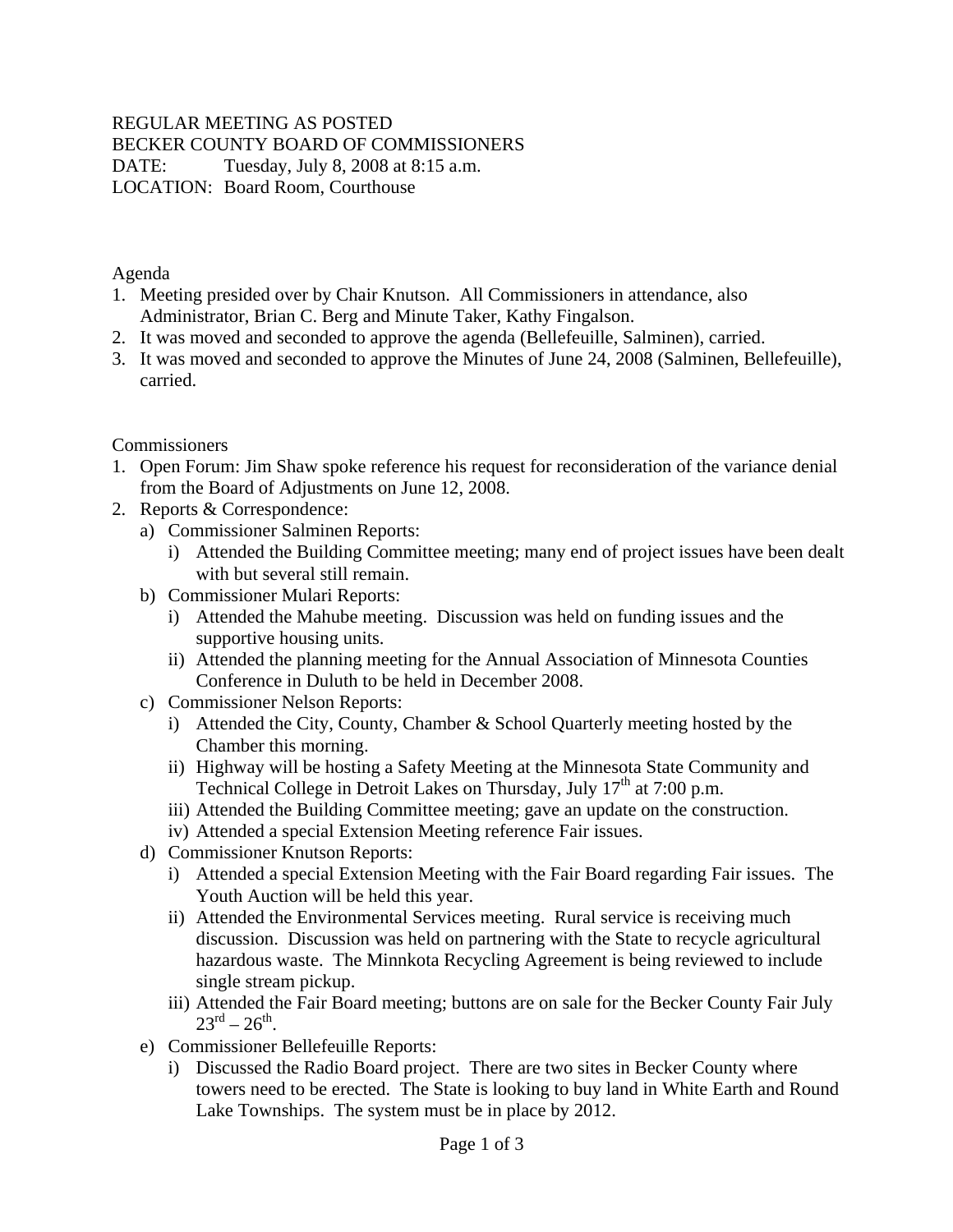- 3. It was moved and seconded to allow the Commissioners to attend the Highway Safety Meeting at the Minnesota State Community and Technical College in Detroit Lakes on Thursday, July  $17<sup>th</sup>$  at 7:00 p.m. (Nelson, Mulari), carried.
- 4. It was moved and seconded to allow the Commissioners to attend the Special Watershed Meeting regarding water retention to be held at the Callaway Community Center on July 17, 2008 at 9:00 a.m. with per diem and mileage (Nelson, Bellefeuille), carried.

Auditor-Treasurer

- 1. It was moved and seconded to approve the Gambling Permit for Mid Minnesota Quality Deer Management Association for a raffle on August 2, 2008 at the Cormorant Lakes Sportsman's Club in Lake Eunice Township, Resolution 07-08-1A (Nelson, Salminen), carried.
- 2. It was moved and seconded to approve the Temporary 1-4 Day Liquor License for Angels of courage Retreats for 1 day event, August 16, 2008 at the Cormorant Community Center/Town Hall in Cormorant Township (Nelson, Bellefeuille), carried.
- 3. It was moved and seconded to approve the minutes of the Becker County Board of Appeals and Equalization on June 17, 2008 and the Continuation on June 24, 2008 with the change of the Commissioners names from first to last name (Salminen, Bellefeuille), carried.

Finance Committee Minutes

- 1. It was moved and seconded to approve the Claims including the over 90 day claims (1) Detroit Lakes Ford Chrysler Dodge upon research found some old bills that had not been paid (Salminen, Nelson), carried.
- 2. It was recommended by the Finance Committee to not grant the Coroner's request for reimbursement for a replacement cell phone as it is not included in the current agreement.
- 3. It was moved and seconded to approve the Environmental Services request for a change order in the amount of \$1,398.23 from Haataja Contracting Inc. for final payment on their construction contract bid (Nelson, Salminen), carried.
- 4. It was recommended by the Finance Committee to approve the Emergency Management Grant for a disaster drill.
- 5. The cash summary for the month of June was presented.
- 6. Discussion was held regarding appropriations and their funding levels. The Finance Committee recommended a letter be sent from the County Board explaining the 2009 budget issues for their consideration when submitting their request. By consensus, the Commissioner agreed with the recommendation.
- 7. It was moved and seconded to approve the Veterans Services Grant and out of state training for the Veterans Service Officer in the amount of \$2,670 (Salminen, Bellefeuille), carried.
- 8. Discussion was held regarding the budget.

Assessor

1. It was moved and seconded to approve the abatements (1) 32.0299.000, Sugar Bush Township for \$200 and (2) 49.2471.005 & 49.2471.006, Detroit Lakes for -\$240 and \$240 (Nelson, Salminen), carried.